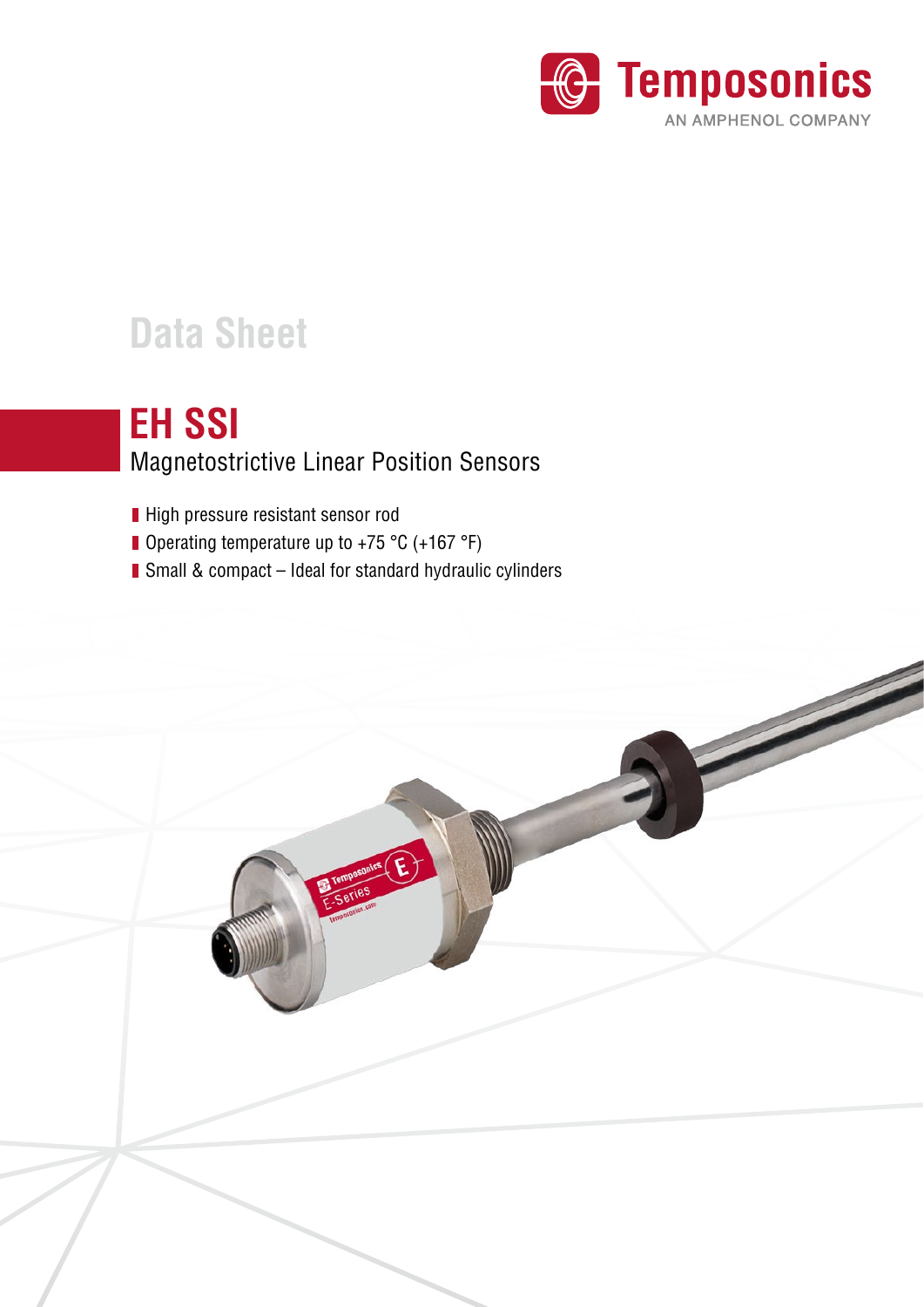## **MEASURING TECHNOLOGY**

The absolute, linear position sensors provided by Temposonics rely on the company's proprietary magnetostrictive technology, which can determine position with a high level of precision and robustness. Each Temposonics position sensor consists of a ferromagnetic waveguide, a position magnet, a strain pulse converter and supporting electronics. The magnet, connected to the object in motion in the application, generates a magnetic field at its location on the waveguide. A short current pulse is applied to the waveguide. This creates a momentary radial magnetic field and torsional strain on the waveguide. The momentary interaction of the magnetic fields releases a torsional strain pulse that propagates the length of the waveguide. When the ultrasonic wave reaches the beginning of the waveguide it is converted into an electrical signal. Since the speed of the ultrasonic wave in the waveguide is precisely known, the time required to receive the return signal can be converted into a linear position measurement with both high accuracy and repeatability.





## **EH SENSOR**

Robust, non-contact and wear free, the Temposonics® linear position sensor provide the best durability and precise position measurement feedback in harsh industrial environments. Measurement accuracy is tightly controlled by the quality of the waveguide manufactured exclusively by in-house production.

Temposonics® EH is a compact rod-style sensor and the ideal solution for direct stroke measurement in small hydraulic cylinders. The position magnet mounted on the piston head of the hydraulic cylinder travels over the sensor rod with the built-in waveguide to provide a precise, non-contact position measurement. The EH is ideal for a variety of applications including: Fluid power, food industry, plastic industry, glass and ceramics, energy sector, machine tools and testing machines.



*Fig. 2:* Typical application: Plastics processing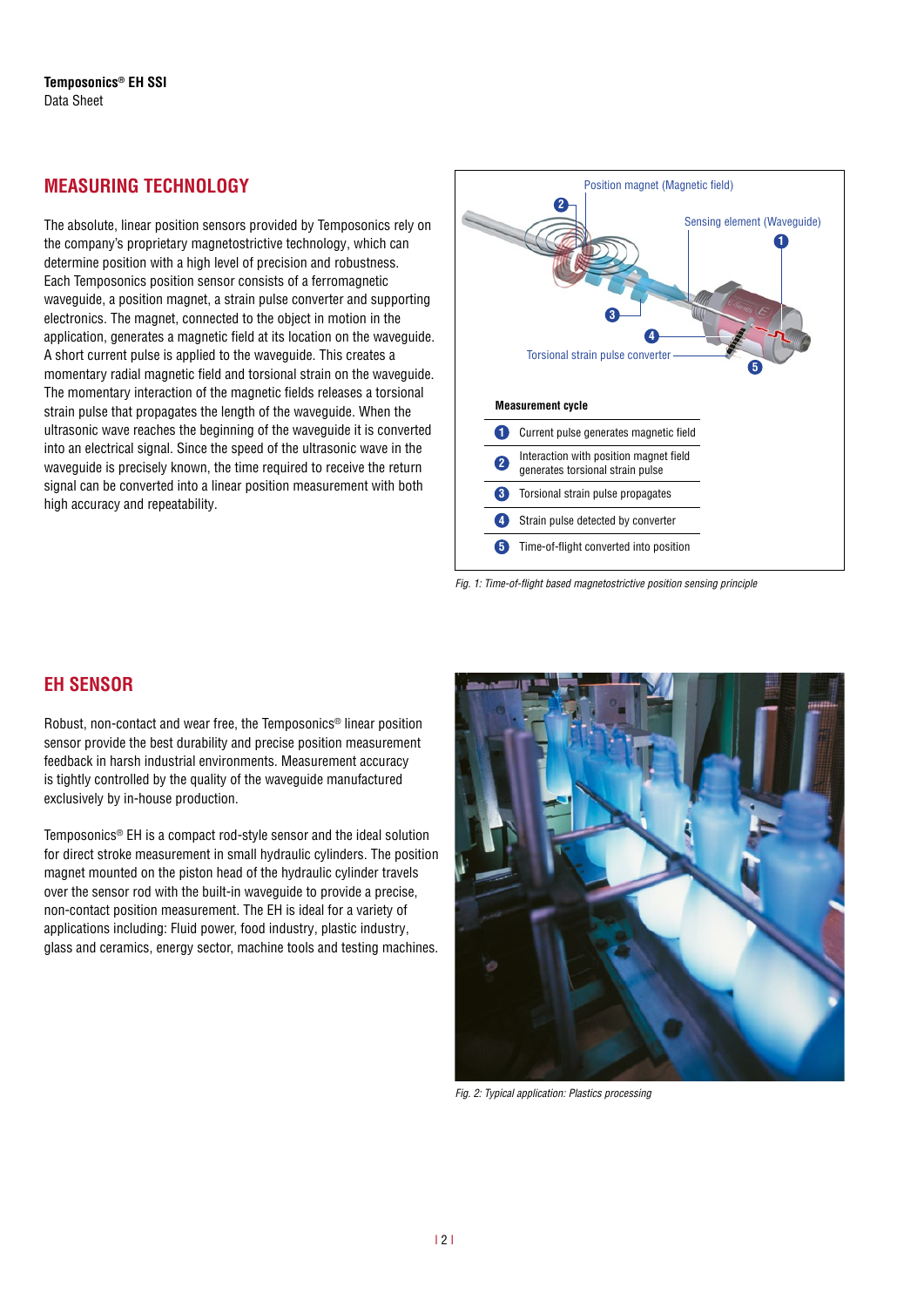## **TECHNICAL DATA**

| <b>Output</b>                   |                                                                                                                                                                                                                         |  |  |  |
|---------------------------------|-------------------------------------------------------------------------------------------------------------------------------------------------------------------------------------------------------------------------|--|--|--|
| Interface                       | SSI (Synchronous Serial Interface)                                                                                                                                                                                      |  |  |  |
| Data format                     | Binary or gray                                                                                                                                                                                                          |  |  |  |
| Data length                     | 24 bit, 25 bit                                                                                                                                                                                                          |  |  |  |
| Data transmission rate          | 70 kBaud*1 MBaud, dependent on cable length:<br>< 50 m<br>Cable length $<$ 3 m<br>$< 100 \text{ m}$<br>$< 200 \text{ m}$<br>< 400 m<br>$< 400$ kBd<br>$<$ 300 kBd<br>$< 200$ kBd<br>$< 100$ kBd<br>1.0 MBd<br>Baud rate |  |  |  |
| Measured value                  | Position                                                                                                                                                                                                                |  |  |  |
| <b>Measurement parameters</b>   |                                                                                                                                                                                                                         |  |  |  |
| Resolution                      | 20 µm, 50 µm or 100 µm                                                                                                                                                                                                  |  |  |  |
| Cycle time                      | 750 mm<br>1000 mm<br>2000 mm<br>300 mm<br>Stroke length<br>$3.7$ kHz<br>$2.3$ kHz<br>Measurement rate<br>3.0 kHz<br>$1.2$ kHz                                                                                           |  |  |  |
| Linearity <sup>1</sup>          | $\leq \pm 0.02$ % F.S. (minimum $\pm 60$ µm)                                                                                                                                                                            |  |  |  |
| Repeatability                   | $\leq \pm 0.005$ % F.S. (minimum $\pm 20$ µm)                                                                                                                                                                           |  |  |  |
| <b>Operating conditions</b>     |                                                                                                                                                                                                                         |  |  |  |
| Operating temperature           | $-40+75$ °C ( $-40+167$ °F)                                                                                                                                                                                             |  |  |  |
| Humidity                        | 90 % relative humidity, no condensation                                                                                                                                                                                 |  |  |  |
| Ingress protection <sup>2</sup> | IP67/IP69K (correctly fitted)                                                                                                                                                                                           |  |  |  |
| Shock test                      | 100 g (single shock) IEC standard 60068-2-27                                                                                                                                                                            |  |  |  |
| <b>Vibration test</b>           | 15 g/102000 Hz IEC standard 60068-2-6 (resonance frequencies excluded)                                                                                                                                                  |  |  |  |
| <b>EMC</b> test                 | Electromagnetic emission according to EN 61000-6-3<br>Electromagnetic immunity according to EN 61000-6-2<br>The sensor meets the requirements of the EU directives and is marked with $\mathsf{C}\,\mathsf{C}$          |  |  |  |
| Magnet movement velocity        | Any                                                                                                                                                                                                                     |  |  |  |
| <b>Design/Material</b>          |                                                                                                                                                                                                                         |  |  |  |
| Sensor electronics housing      | Stainless steel 1.4305 (AISI 303); option: Stainless steel 1.4404 (AISI 316L)                                                                                                                                           |  |  |  |
| Flange                          | Stainless steel 1.4305 (AISI 303); option: Stainless steel 1.4404 (AISI 316L)                                                                                                                                           |  |  |  |
| Sensor rod                      | 7 mm (0.28 in.) rod Ø: Stainless steel 1.4301 (AISI 304)<br>10 mm (0.39 in.) rod Ø: Stainless steel 1.4306 (AISI 304L); option: Stainless steel 1.4404 (AISI 316L)                                                      |  |  |  |
| Stroke length                   | $502540$ mm $(2100$ in.)                                                                                                                                                                                                |  |  |  |
| Operating pressure              | 7 mm (0.28 in.) rod Ø: 300 bar (4351 psi), 450 bar (6527 psi) peak<br>10 mm (0.39 in.) rod Ø: 350 bar (5076 psi), 530 bar (7687 psi) peak                                                                               |  |  |  |
| <b>Mechanical mounting</b>      |                                                                                                                                                                                                                         |  |  |  |
| Mounting position               | Any                                                                                                                                                                                                                     |  |  |  |
| Mounting instruction            | Please consult the technical drawings and the brief instructions (document number: 551684)                                                                                                                              |  |  |  |
| <b>Electrical connection</b>    |                                                                                                                                                                                                                         |  |  |  |
| <b>Connection type</b>          | M12 male connector (8 pin)                                                                                                                                                                                              |  |  |  |
| Operating voltage               | +24 VDC (-15/+20 %); UL recognition requires an approved power supply with energy limitation (UL 61010-1),<br>or Class 2 rating according to the National Electrical Code (USA)/Canadian Electrical Code                |  |  |  |
| Ripple                          | $\leq$ 0.28 $V_{\text{pp}}$                                                                                                                                                                                             |  |  |  |
| <b>Current consumption</b>      | Typical 90 mA                                                                                                                                                                                                           |  |  |  |
| Dielectric strength             | 500 VDC (DC ground to machine ground)                                                                                                                                                                                   |  |  |  |
| Polarity protection             | Up to -30 VDC                                                                                                                                                                                                           |  |  |  |
| Overvoltage protection          | Up to 36 VDC                                                                                                                                                                                                            |  |  |  |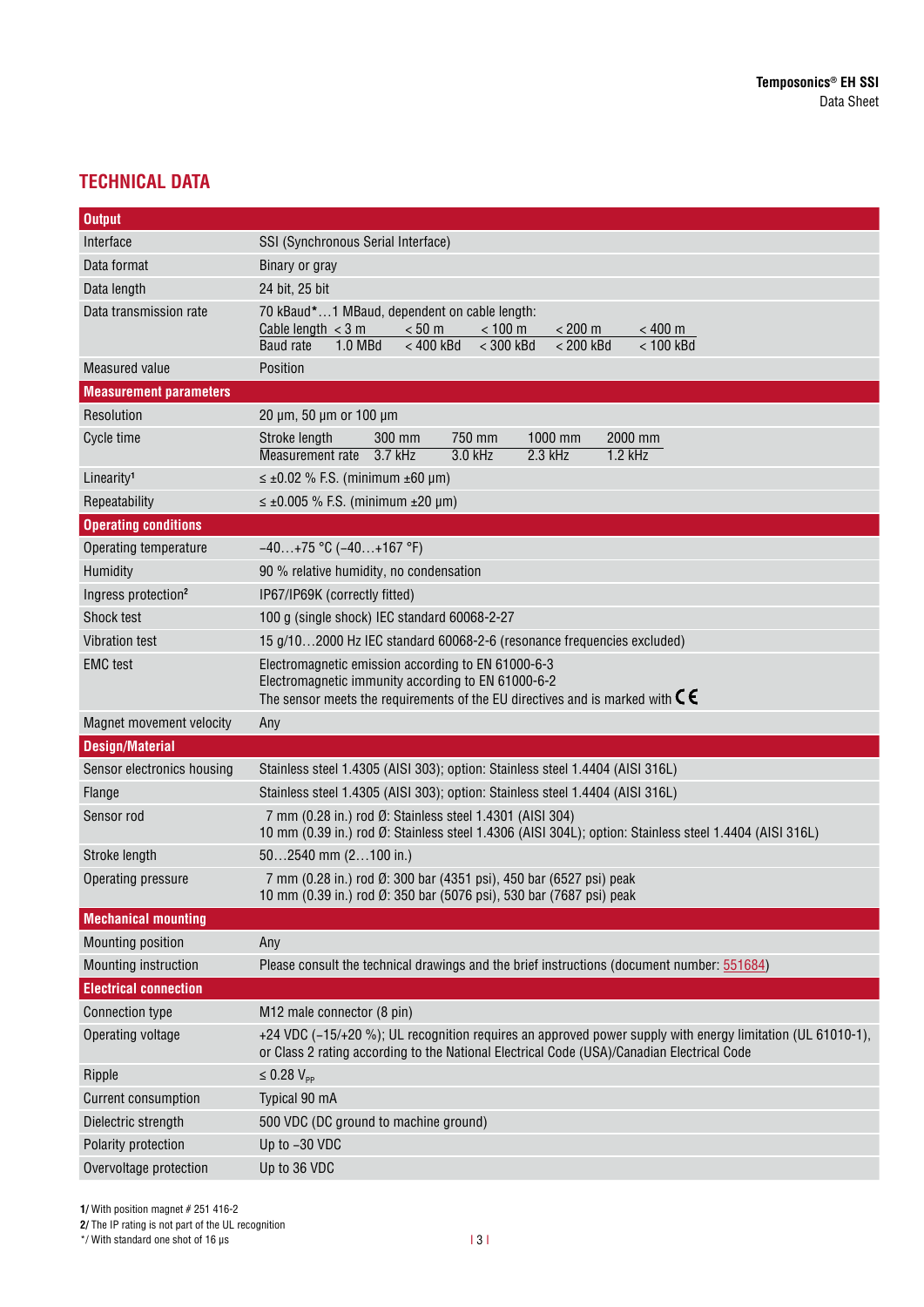## **TECHNICAL DRAWING**



*Fig. 3:* Temposonics*®* EH with ring magnet

## **CONNECTOR WIRING**

| <b>D84</b>                             |                |                     |  |
|----------------------------------------|----------------|---------------------|--|
| Signal + power supply                  |                |                     |  |
| <b>M12 male connector</b><br>(A-coded) | Pin            | <b>Function</b>     |  |
|                                        | 1              | $Clock (+)$         |  |
|                                        | $\mathfrak{p}$ | $Clock (-)$         |  |
|                                        | 3              | Data $(+)$          |  |
|                                        | 4              | Data $(-)$          |  |
|                                        | 5              | Not connected       |  |
| View on sensor                         | 6              | Not connected       |  |
|                                        | $\overline{7}$ | +24 VDC (-15/+20 %) |  |
|                                        | 8              | DC Ground (0 V)     |  |

*Fig. 4:* Connector wiring D84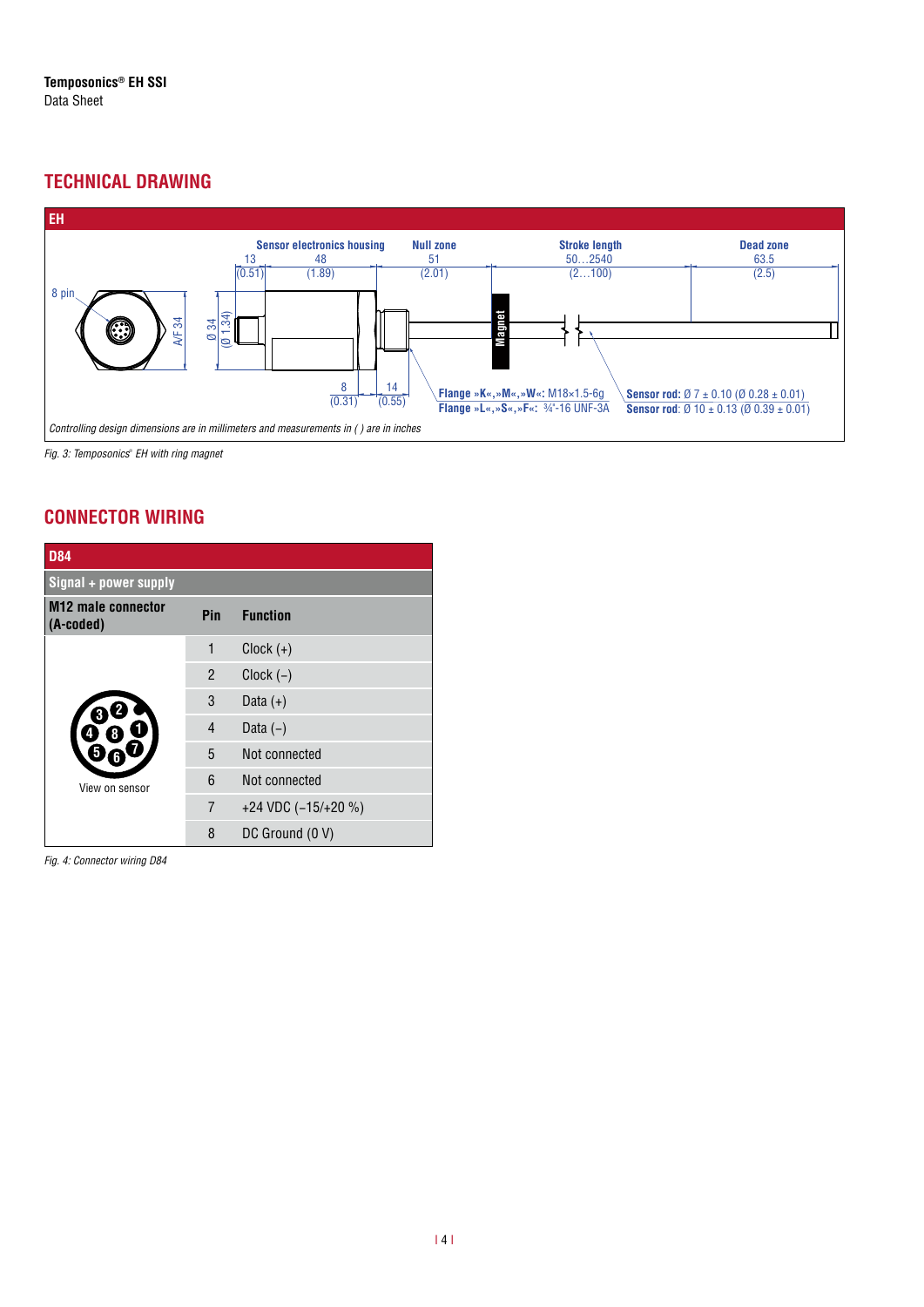#### **FREQUENTLY ORDERED ACCESSORIES** – Additional options available in our [Accessories Guide](https://www.temposonics.com/Products/IndustrialPositionSensors/AccessoriesforindustrialSensors/Catalog) 1 551444

#### **Position magnets**



**\*/** Follow the manufacturer's mounting instructions

Controlling design dimensions are in millimeters and measurements in ( ) are in inches

#### *NOTICE*

The wiring of the optional adapter cables is available in the accessories brochure (document no.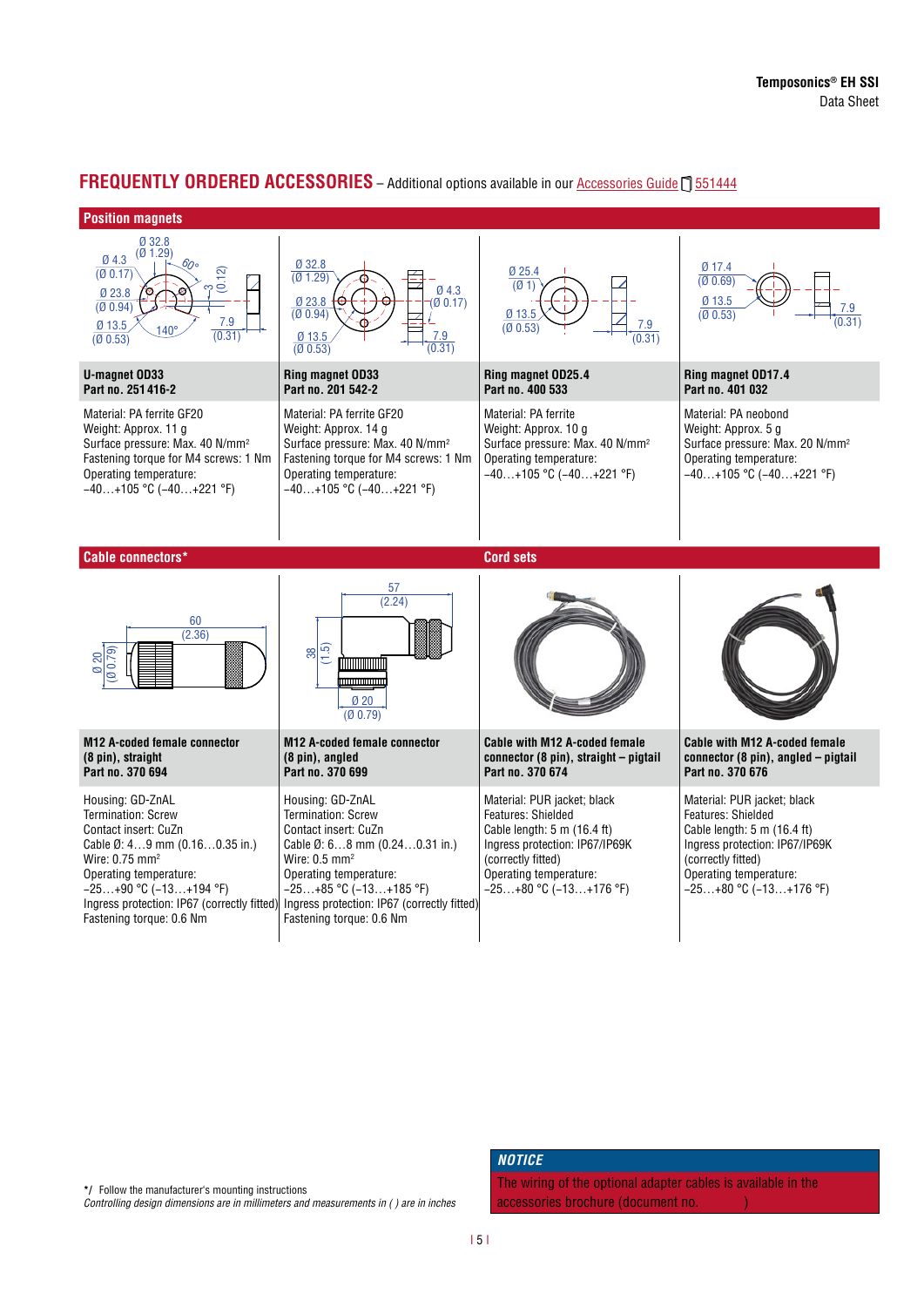## **ORDER CODE**



### **a** Sensor model

**E H** Rod

#### **b Design**

#### **EH rod-style sensor with housing material 1.4305 (AISI 303) and rod material 1.4301 (AISI 304)**

- **K** Threaded flange M18 $\times$ 1.5-6g, rod Ø 7 mm
- **L** Threaded flange  $\frac{3}{4}$  -16 UNF-3A, rod Ø 7 mm
- **EH rod-style sensor with housing material 1.4305 (AISI 303) and rod material 1.4306 (AISI 304L)**
- **M** Threaded flange M18 $\times$ 1.5-6g, rod Ø 10 mm
- **S** Threaded flange  $\frac{3}{4}$  -16 UNF-3A, rod Ø 10 mm

#### **EH rod-style sensor with housing material 1.4404 (AISI 316L) and rod material 1.4404 (AISI 316L)**

- **F** Threaded flange  $\frac{3}{4}$  -16 UNF-3A, rod Ø 10 mm
- **W** Threaded flange M18 $\times$ 1.5-6g, rod Ø 10 mm

#### **c Stroke length**

|  |  | $X X X X$ $X 00502540$ mm |
|--|--|---------------------------|

| <b>Standard stroke length (mm)</b>                 | <b>Ordering steps</b> |
|----------------------------------------------------|-----------------------|
| $50$ 500 mm                                        | $5 \text{ mm}$        |
| $500$ 750 mm                                       | $10 \text{ mm}$       |
| 7501000 mm                                         | $25 \text{ mm}$       |
| 10002540 mm                                        | 50 mm                 |
| $\sqrt{v}$ $\sqrt{v}$ $\sqrt{v}$ $\sqrt{u}$ $\cos$ | 1000 <sub>in</sub>    |

#### **X X X X U** 001.0…100.0 in. **.**

| Standard stroke length (in.) | <b>Ordering steps</b> |
|------------------------------|-----------------------|
| $1 20$ in.                   | $0.2$ in.             |
| $2030$ in.                   | $0.4$ in.             |
| $30$ 40 in.                  | $1.0$ in.             |
| $40100$ in.                  | $2.0$ in.             |

Non-standard stroke lengths are available; must be encoded in 5 mm/0.1 in. increments.

### **d Connection type**

**D 8 4** M12 male connector (8 pin)

#### **e Operating voltage 1** +24 VDC (−15/+20 %)

## **f Output S (14) (15) (16) (17) (18) (19) = Synchronous Serial Interface Outpu (box no. 13)**  $\overline{\mathbf{s}}$  SSI **Data length (box no. 14) 1** 25 bit **2** 24 bit **Output format (box no. 15) B** Binary **G** Grav **Resolution (box no. 16) 3** 0.05 mm (50 µm) **4** 0.1 mm (100 µm) **5** 0.02 mm (20 µm) **Performance (box no. 17) 1** Standard **Mode (box no. 18 & 19)**

**0 0** Measuring direction forward

## **DELIVERY**



Accessories have to be ordered separately.

#### **Manuals, Software & 3D Models available at: [www.temposonics.com](http://www.temposonics.com)**